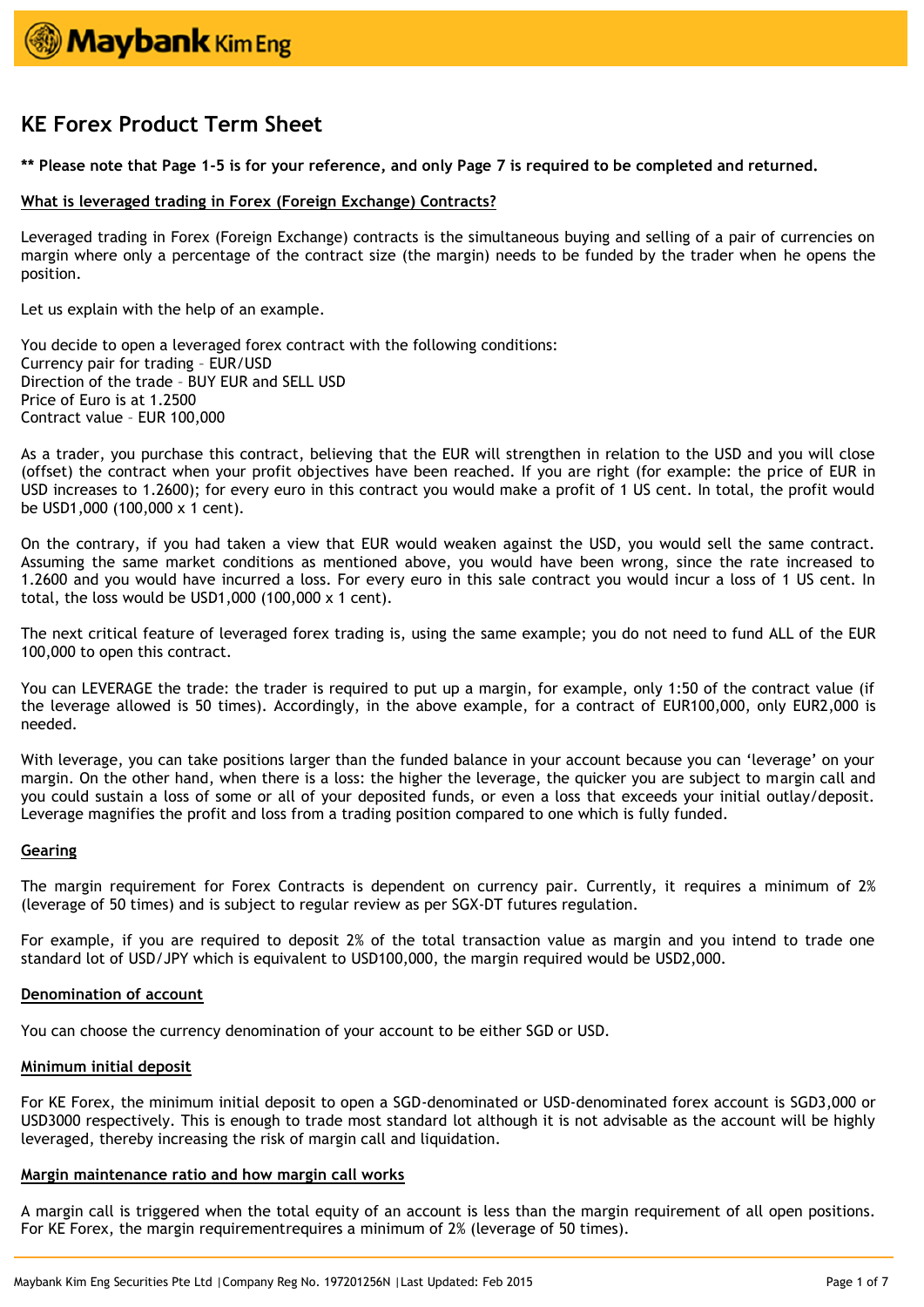

Assuming your margin requirement for your open position is currently SGD3000 and your total equity is SGD4000, your account is healthy and has no margin call. Then the market starts to go against your position and your total equity drops to SGD2,500, you now have a margin call of SGD500 to bring your equity back to the required margin.

In accordance with the Terms and Conditions for Leveraged Foreign Exchange Trading, if you do not send us the required margin within three (3) business days, we will place liquidation orders to close all of your open position(s).

### **Auto-liquidation of open position**

The Forex market is a 24-hour market and can be very volatile. If there is an extreme market move, the client's account may go into overloss, that is, the equity in the account may not be sufficient to absorb the loss sustained by the client's position as a result of the extreme market move. For the protection of clients from overloss, our trading platform has an auto liquidation feature. Auto-liquidation of all open positions in the client's account will be triggered when the total equity in the account is less than 30% of the total required margin of all open positions. However, please note that while KE Forex's auto-liquidation mechanism serves to reduce the chances of client's equity from going into an overloss situation, overloss is still possible if there are big fluctuations or swings in the foreign exchange market.

### **Minimum size of contract**

The minimum size of a contract is 1,000 units, a micro-lot as compared to a standard lot which is a 100,000 unit contract. For example, you can buy 1,000 USD/JPY or 1,000 GBP/USD.

### **Currency pairs**

KE Forex offers more than 40 currency pairs. Examples of the currency pairs are USD/JPY, USD/CHF, EUR/USD, GBP/USD which are the 4 majors, non-USD crosses such as EUR/JPY, GBP/JPY, EUR/GBP, the commodities currencies such as AUD/USD, USD/CAD and our own currency pair USD/SGD.

### **Settlement Currency**

All realised profit or loss will be converted to SGD or USD depending on the account's currency denomination.

#### **Commission, Swaps and other charges**

Leveraged foreign exchange trading with KE Forex is commission free. The trading cost will be the spread and the interest rates applicable when buying and selling foreign exchange (if any).

A spot transaction is generally due for settlement within two business days (the value date). The cost of rolling over a transaction is based on the interest rate differential between the two currencies in a transaction. If you are long (bought) the currency with a higher rate of interest you will earn the interest differential. If you are short (sold) the currency with a higher rate of interest you will pay the interest differential. KE Forex will automatically roll over your open positions allowing you to hold your position indefinitely, provided no margin call or auto-liquidation has taken place.

#### **Example:**

(Rates as at 13th Oct 2014) - Assume the client's account has "Free Margin" of SGD50,000 in his trading account, after deducting the initial margin for the trade of 1 standard lot of AUD/USD.

Assume also that the market is trading at exactly your breakeven level (ie. neither gain nor loss) just after 5pm (New York Time) on 14th Oct 2014.

If you had longed (bought) AUD 100,000 against USD on 14th Oct 2014 before 5pm (New York Time) and the interest rate of AUD is higher than USD, you would have \$4.84 credited to your trading account balance. Under "Free Margin" in KE Forex trading platform, it will be reflected as \$50,004.84.

If you had shorted (sold) AUD 100,000 against USD on 14th Oct 2014 before 5pm (New York Time) and the interest rate of AUD is higher than USD, you would have \$10.50 deducted from your trading account balance. Under "Free Margin" in KE Forex trading platform, it will be reflected as \$49,989.50.

**There is withholding tax on swaps credit for client who has opened the account under overseas investor declaration. Subject to prevailing Singapore government rate.**

There will also be no fees for monthly data feeds.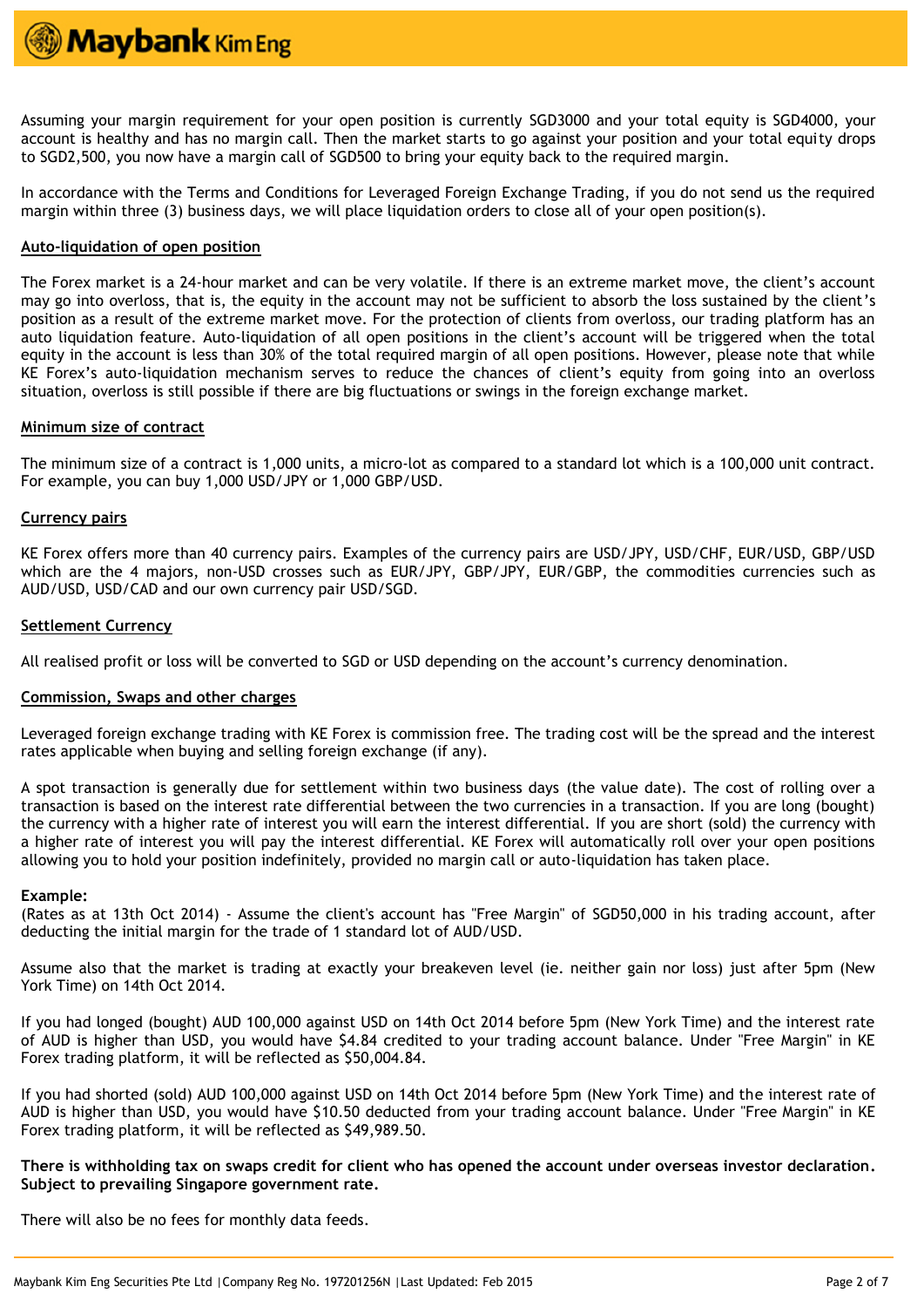# **Maybank Kim Eng**

# **Depositing Funds into your KE Forex Account**

- **Cash**  Funds received before 12 pm will be credited to your account by 2 pm and funds received after 12 pm but before 5 pm will be credited by 6 pm.
- **Electronic Fund Transfer (Please note that it might take up to 2 - 3 working days for the funds to reach us)** 
	- 1. Internet Banking:
		- Step 1-Select 'Bill Payment' option through the following banks:
			- a. Maybank
			- b. DBS (Development Bank of Singapore)
			- c. HSBC (Hong Kong and Shanghai Bank Corporation)
			- d. OCBC (Overseas Chinese Bank Corporation)
			- e. SCB (Standard Chartered Bank)
			- f. UOB (United Overseas Bank)

Step 2–Select 'Maybank Kim Eng Securities Pte Ltd' from the default list of payees

Step 3—When prompted for Reference Code/Number, State the Client Code appearing in your trading platform (Portfolio Window)

- 2. Telegraphic Transfer (TT)
	- Please state your KE Forex trading account number and name along with the telegraphic transfer.

| Currency                   | <b>Singapore Dollars</b>                            |
|----------------------------|-----------------------------------------------------|
| <b>Bank Name</b>           | Hong Kong & Shanghai Banking Corporation, Singapore |
| Swift Code                 | <b>HSBCSGSGXXX</b>                                  |
| <b>Account Name</b>        | Maybank Kim Eng Securities Pte Ltd                  |
| <b>Account Number</b>      | 141-112789-001                                      |
| Remarks                    | LFX Trading Account No: XXXXXX                      |
| Currency                   | <b>Hong Kong Dollars</b>                            |
| <b>Bank Name</b>           | Hong Kong & Shanghai Banking Corporation, Hong Kong |
| <b>Swift Code</b>          | <b>НЅВСНКНННКН</b>                                  |
| <b>Account Name</b>        | Maybank Kim Eng Securities Pte Ltd                  |
| <b>Account Number</b>      | 111-180238-001                                      |
| Remarks                    | LFX Trading Account No: XXXXXX                      |
| Currency                   | <b>US Dollars</b>                                   |
| <b>Corresponding Bank</b>  | <b>Standard Chartered Bank, New York</b>            |
| CHIPS UID/ABA NO           | CHIPS UID 057220 (ABA# 026002561)                   |
| <b>Beneficiary Bank</b>    | Standard Chartered Bank, Singapore                  |
| Swift Code                 | <b>SCBLSGSGXXX</b>                                  |
| Beneficiary                | Maybank Kim Eng Securities Pte Ltd                  |
| Beneficiary Account Number | 174090064                                           |
| <b>Remarks</b>             | LFX Trading Account No: XXXXXX                      |
| Currency                   | <b>Australian Dollars</b>                           |
| <b>Bank Name</b>           | Hong Kong Bank of Australia                         |
| <b>Branch</b>              | HKBA Sydney Office Branch                           |
| <b>BSB Code</b>            | 342011                                              |
| Swift Code                 | HKBAAU2SSYD                                         |
| <b>Account Name</b>        | Maybank Kim Eng Securities Pte Ltd                  |
| <b>Account Number</b>      | 011-038551-001                                      |
| Remarks                    | LFX Trading Account No: XXXXXX                      |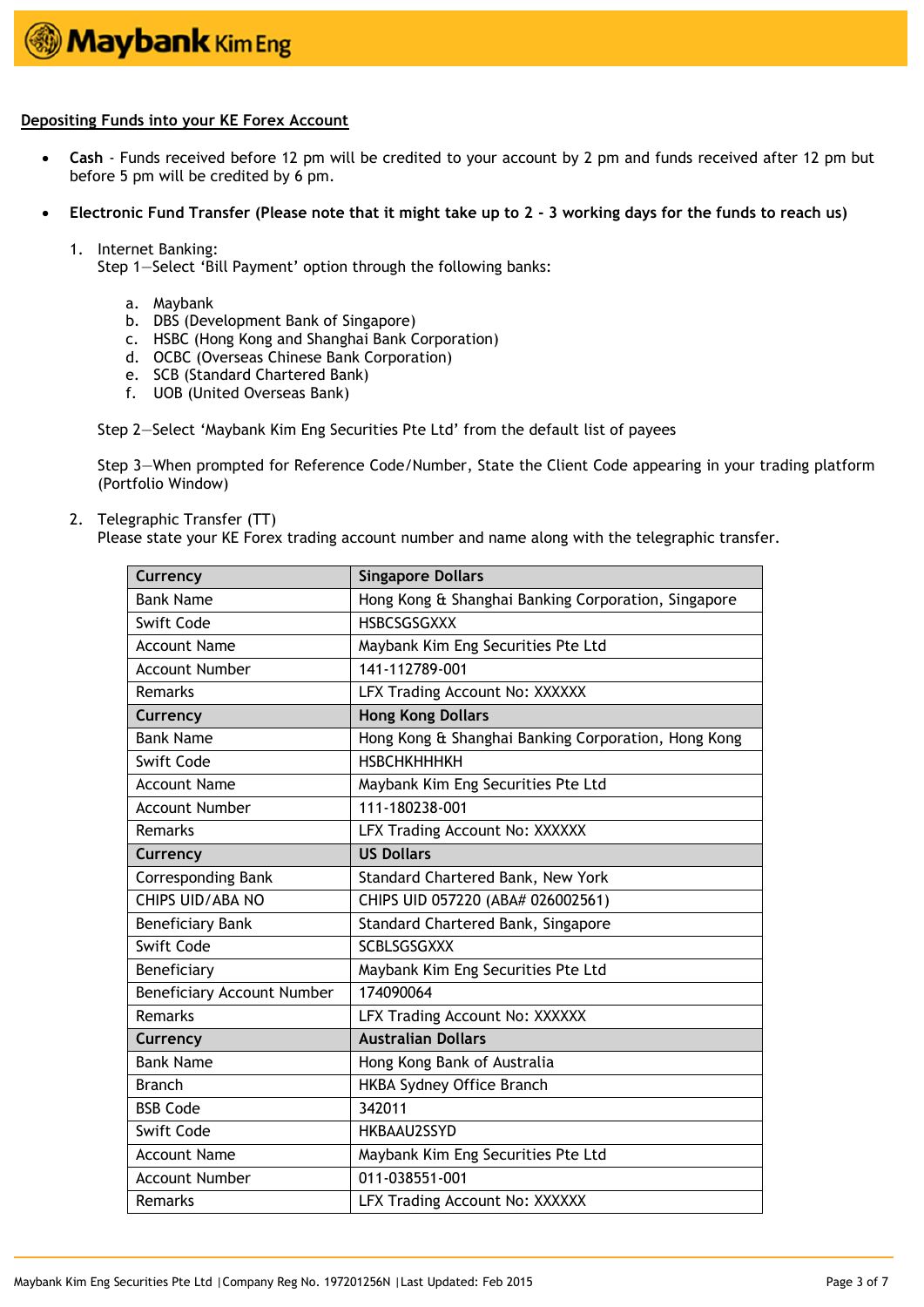

Please drop us an email at [marginfinance@maybank-ke.com.sg](mailto:marginfinance@maybank-ke.com.sg) after the telegraphic transfer with the email you have used for the KE Forex account application with the following details:

Your Name | Trading A/C No. | Deposit Amount |

**Cheque**

Cheque should be crossed and made payable to "Maybank Kim Eng Securities Pte Ltd". Please state your KE Forex trading account number, name and contact number on the back of the cheque and state clearly that this payment is meant for Forex.

SGD cheque clearance will usually take 2 working days while foreign cheque clearance may take up to a month. Charges incurred for clearing foreign cheques will be borne by you.

### **Withdrawal of funds from your KE Forex Account**

Withdrawal request received by Maybank Kim Eng Securities Pte Ltd before 12pm on a working day will be processed within 2 working days.

Funds may be returned by way of cheque (by post or quick cheque deposit) or telegraphic transfer into the client's bank account. The client should provide the following details via email [marginfinance@maybank-ke.com.sg](mailto:marginfinance@maybank-ke.com.sg) with the email used for the client's account application:

- (a) Client's Name;
- (b) Trading Account number;
- (c) Withdrawal Amount;
- (d) Bank and Account number (for telegraphic transfer / quick cheque deposit). Note: Applicable charges apply for telegraphic transfer.

Note: We can only transfer to accounts under the client's name.

### **For Forex related enquiries**

| Telephone | : (65) 6231 5577 (Singapore and Overseas) |
|-----------|-------------------------------------------|
| Email     | : keforex@maybank-ke.com.sg               |
| Website   | : www.maybank-ke.com.sg                   |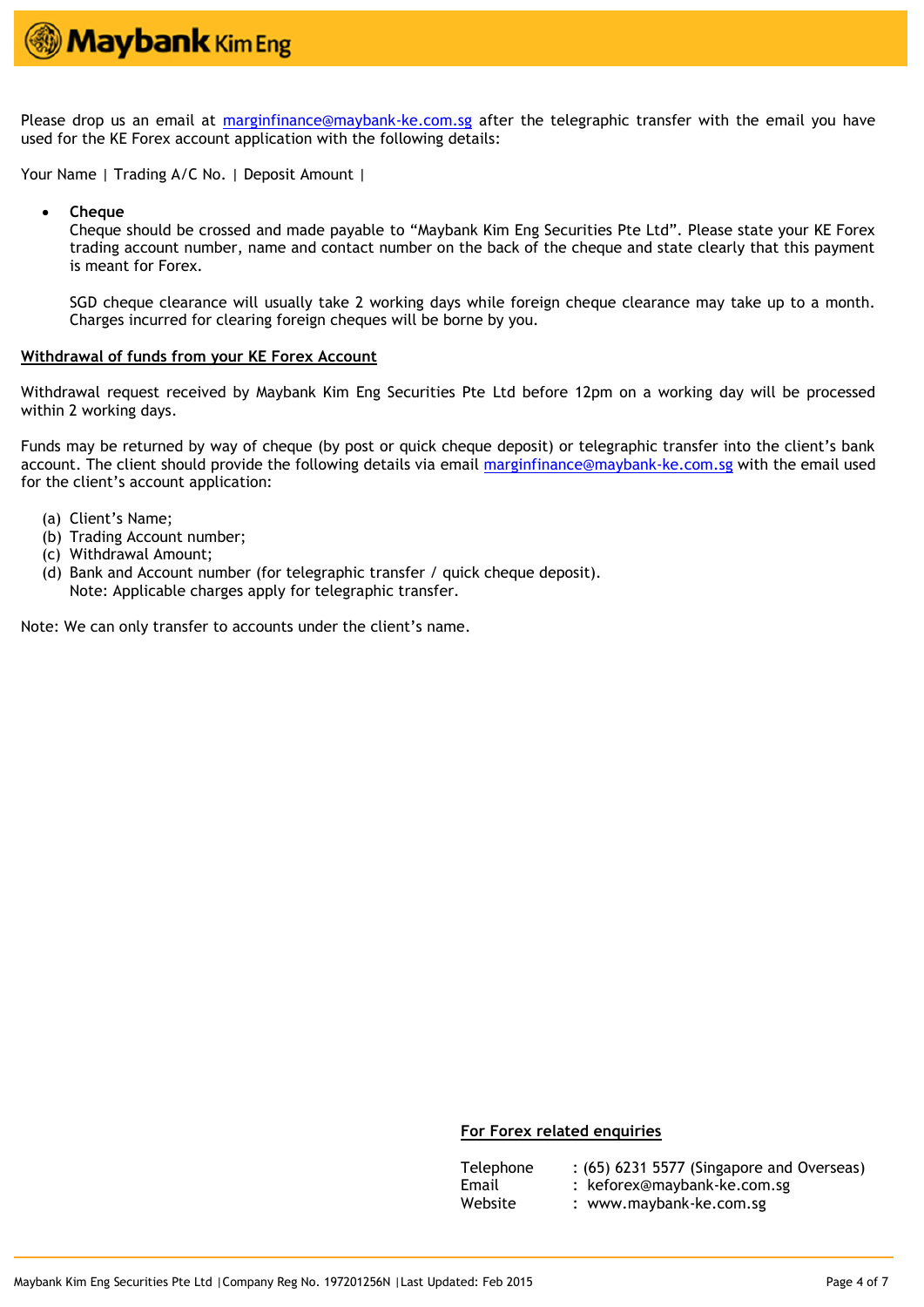### **DISCLAIMER**

Information presented in this document is not directed at, or intended for distribution to or use by, any person or entity who is a citizen or resident of or located in any jurisdiction where such distribution, publication, availability or use would be contrary to applicable law or regulation or which would subject Maybank Kim Eng Securities Pte Ltd ("Maybank Kim Eng") to any registration or licensing requirement within such jurisdiction.

Nothing presented in this document shall constitute an offer or a solicitation of an offer to enter into any transaction or to buy or sell or subscribe for any products or services, including but not limited to any securities, contract for differences, other derivatives or other financial products, nor shall it form the basis of or be relied on in connection with any contract or commitment whatsoever.

The provision of any products or services by Maybank Kim Eng presented in this document shall be expressly subject to the particular terms and conditions as contained in the contract for the supply of such product or service. Any warranties or representations made in relation to the provision of such product or service are as made in the contract for such supply only. Maybank Kim Eng makes no separate warranty or representation through this document.

### **HIGH RISK INVESTMENT**

Trading foreign exchange on margin carries a high level of risk, and may not be suitable for all investors. Before deciding to trade the foreign exchange products offered by Maybank Kim Eng, you should carefully consider your objectives, financial situation, needs and level of experience. The content in this document must not be construed as personal advice. The possibility exists that you could sustain a loss of some or all of your deposited funds, or even a loss that is in excess of your initial outlay/deposit and therefore, you should not speculate with capital that you cannot afford to lose. You should be aware of all the risks associated with trading on margin and you should not trade in leveraged foreign exchange unless you understand and accept the risk of margin trading. Maybank Kim Eng recommends you seek advice from a separate independent financial advisor.

# **NO WARRANTY OR LIABILITY**

Maybank Kim Eng will not treat recipients of this document as its clients by virtue of them reading it.

The information presented herein is intended for general circulation and does not constitute investment, legal, accounting, tax or financial advice. It does not take into account the specific investment objectives, financial situation or particular needs of any person, and any information contained herein should be verified independently and advice should be sought from a financial adviser regarding the suitability of any investment, taking into account the specific investment objectives, financial situation or particular needs of the investor, before the investor makes a commitment to transact in any investment.

Although information presented in this document has been obtained or derived from sources believed to be correct and reliable, Maybank Kim Eng makes no warranty nor accepts any liability of any kind as to the accuracy, adequacy, reliability, timeliness or reasonableness of such information. You assume all risks for any reliance on the information presented herein.

I/We have received, read, understood and agreed to the KE Forex Product Term Sheet.

Client's Signature

**\_\_\_\_\_\_\_\_\_\_\_\_\_\_\_\_\_\_\_\_\_\_\_**

**\_\_\_\_\_\_\_\_\_\_\_\_\_\_\_\_\_\_\_\_\_\_\_**

**\_\_\_\_\_\_\_\_\_\_\_\_\_\_\_\_\_\_\_\_\_\_\_**

**\_\_\_\_\_\_\_\_\_\_\_\_\_\_\_\_\_\_\_\_\_\_\_**

Client's Name

Client's NRIC

Date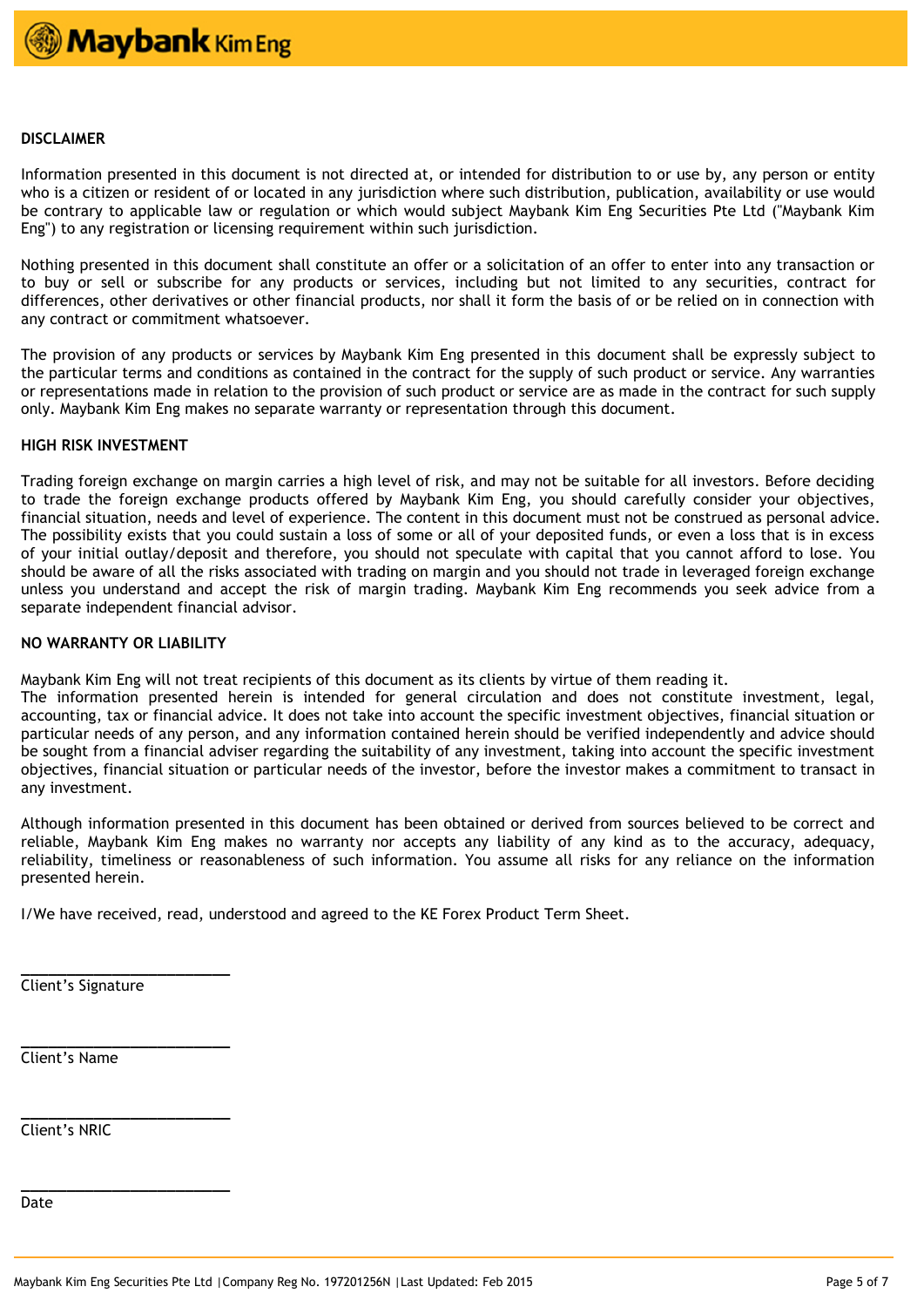# **THIS PAGE WAS INTENTIONALLY LEFT BLANK**